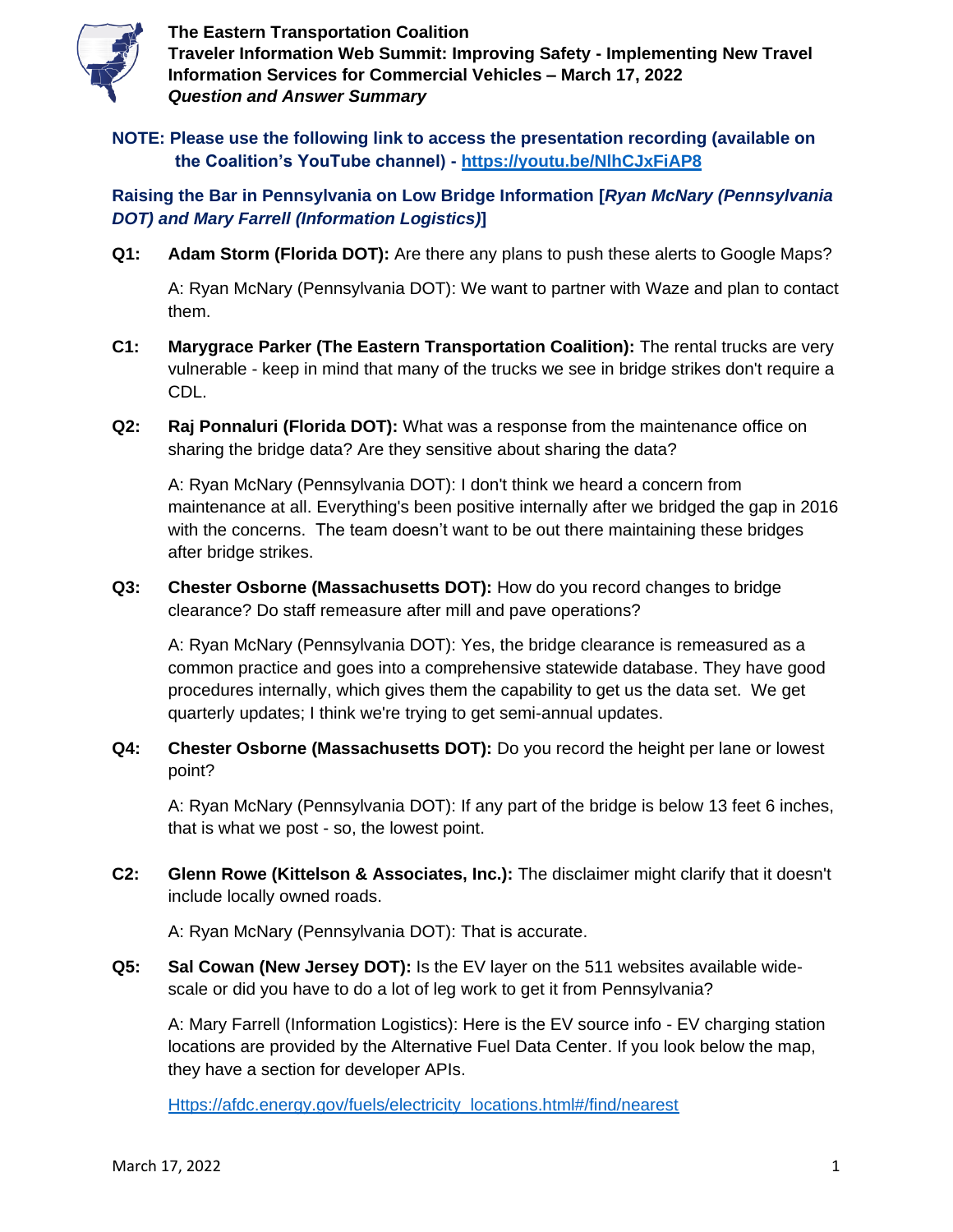

**C3: Chester Osborne (Massachusetts DOT):** We worry about the latency of bridge clearance data. If a bridge changes height (more often than you would think it happens) and someone hits the bridge with a load that had been a "go" but is now a "no-go" but your layer was not updated that would be a major issue.

A: Ryan McNary (Pennsylvania DOT): The approach in Pennsylvania is the legal height. We are not giving specific heights of the bridges.

C: Denise Markow (The Eastern Transportation Coalition): Many years ago, maintenance forces had terrible heartburn over the data that was put out by weather information systems on 511 sites, specifically ice warnings, pavement temperature, and wind gusts. They felt that it was a great liability to the travelers to have that type of information posted on their 511. The thinking over the years has changed in terms of, "It's better to be out there and be as aggressive and informative as you can." Sometimes it might be wrong, but the presence of data out there has transformed that industry. I envision that down the road the same type of concept and thinking will take over when it comes to heights and weights restrictions.

C: Ryan McNary (Pennsylvania DOT): If the bridge office procedures are to remeasure and change the signing on the bridge in the field, I would think that due diligence upon the department has been met. It is a good topic to consider when scoping a solution, and part of the reason we are taking small steps toward making it public.

**Q6: Marygrace Parker (The Eastern Transportation Coalition):** Have you thought about truck manufacturers? We tend to focus on Google and Waze, but truckers and electronic logging devices (ELDs) are starting to move towards a more robust alert-type system. You could start to look at onboard systems with Mack Trucks in Pennsylvania or some of these ELD services.

A: Ryan McNary (Pennsylvania DOT): The only concern from my perspective is that the data is a static set that is updated semi-annually by our bridge unit. Each provider would need to download the data each time it is updated. It's very labor-intensive. That's why we're trying to build a better infrastructure where we can have this be pushed all the time through the Work Zone Data Exchange (WZDx). Once we have that infrastructure in place, we could then reach out to all these different ELDs.

C: Marygrace Parker (The Eastern Transportation Coalition): It might be a good opportunity to have a conversation with someone like Mack Trucks or a couple of the larger ELDS and ask how they pull that information. Then you can create a basic format for everyone to use once the data is updated regularly.

**Q7: Kelly Wells (North Carolina DOT):** I had heard in WZDx circles that New York State DOT was starting to do some of this with bridge weight restrictions - not just height but weight.

C: Steve Levine (Transcom): Low bridge clearances are a very big issue. It is of interest to at least three agencies in the state of New York; MTA, New York City DOT, and New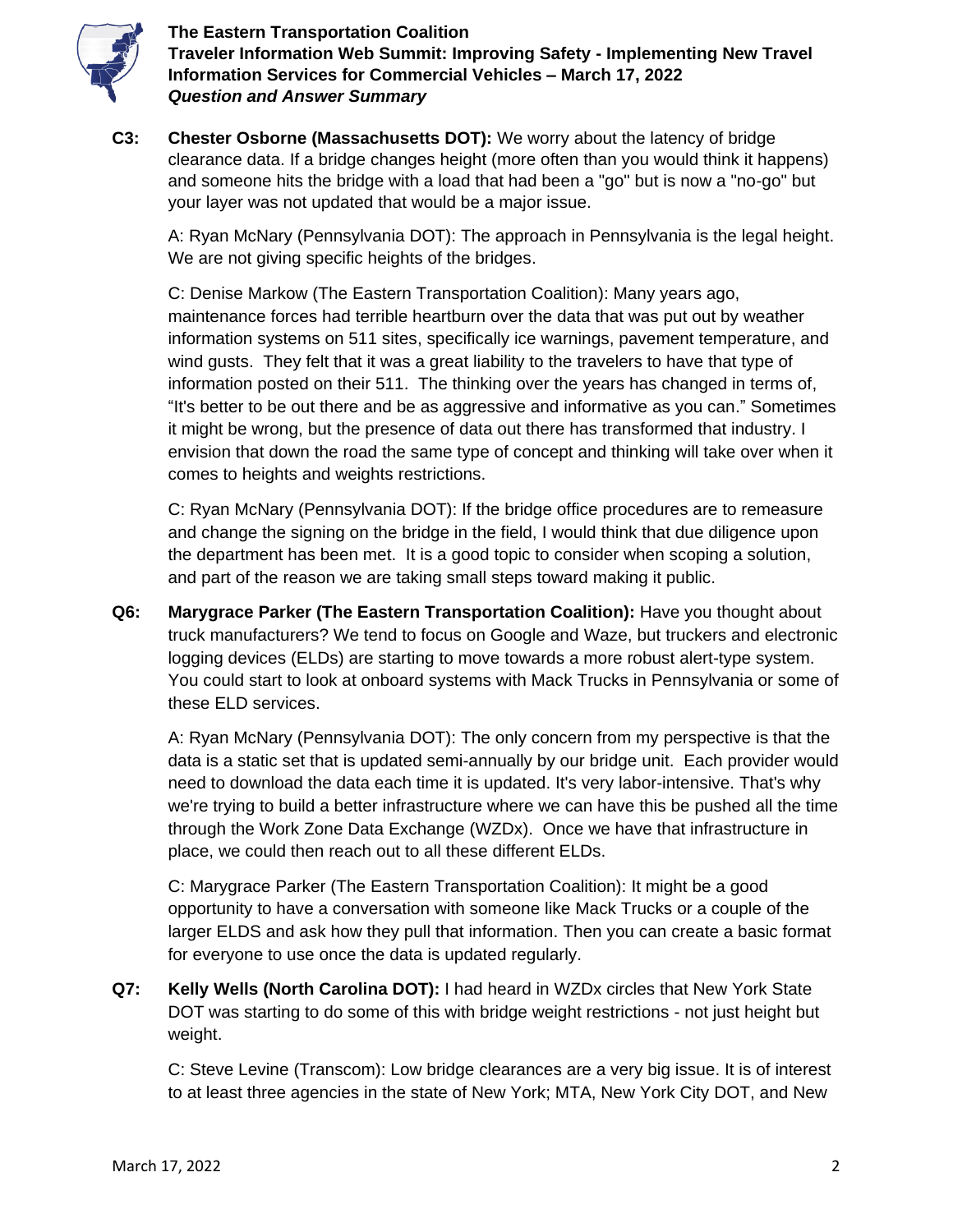

York State DOT. We had a conversation with them about seeing if there's a way of expanding some of the work that Sal and you are doing with Drivewyze.

C: Kelly Wells (North Carolina DOT): Someone in our circles is working right now with Google to try to give them posted bridge data. To reinforce some of the questions earlier, Google came to us recently and asked for our truck data. It took me hours to pull together all the stuff that people sent me about truck data from NCDOT. One of the concerns was when we asked for posted bridge information. We're constantly updating bridge information and the concern was just like Ryan said; if we gave them information it wouldn't be in real-time. It would be ideal to have dynamic databases for bridge height and weight like we've done with crashes and work zones. Just add bridge height and weight to that and make it readily accessible for the navigation providers. Similar to the WZDx concept, have all this information in one place and then have standards that define the way we communicate to all the interested parties.

**Q8: Charles Ukegbu (New York City DOT):** When we initially approached Google in 2014, their concern was about liability. How have you dealt with the issue of liability and any concerns about that?

A: Ryan McNary (Pennsylvania DOT): We haven't had that conversation with those companies yet. The way I would approach it is if we didn't give them this information, isn't there more liability for the motorist striking the bridge? If we have this data and we're dedicated to keeping it up to date and setting up our processes where we keep it a real-time data set, it's something that we need to have out there for individuals. But the concern is that these navigation services are more focused on passenger vehicles. They don't have a profile specifically for trucks. I think the conversation has to start with the Drivewyze and the Trucker Paths of this community that have those data points where they could have a commercial motor vehicle (CMV) profile.

C: Charles Ukegbu (New York City DOT): The other challenge we have is that low bridges are not only on the main interstates or state routes. They're in neighborhoods and other areas. What we were looking for is something that saturates and we can report as a service to the general public. Our goal is to provide all that information about all the restrictions that there can be regarding height as you navigate from one point to the other through our network. For example, our subway structures are 10ft 6 inches.

# **Eyes On the Ground, Anywhere, Anytime: A Technology Demonstration** *(John Farrell, Information Logistics)*

**Q9: Paul Krisavage (IBI Group):** Who is responsible for the storage of the video? Video of this type becomes evidence and the issue of data retention comes into play.

A: John Farrell (Information Logistics): Basically, the system is configured such that it could either save the video or not save the video. It can be whatever the agency's preferences and rules are equipped to handle. It can be live-streamed and nothing's ever recorded or it can be saved for later; whatever retention policy is required.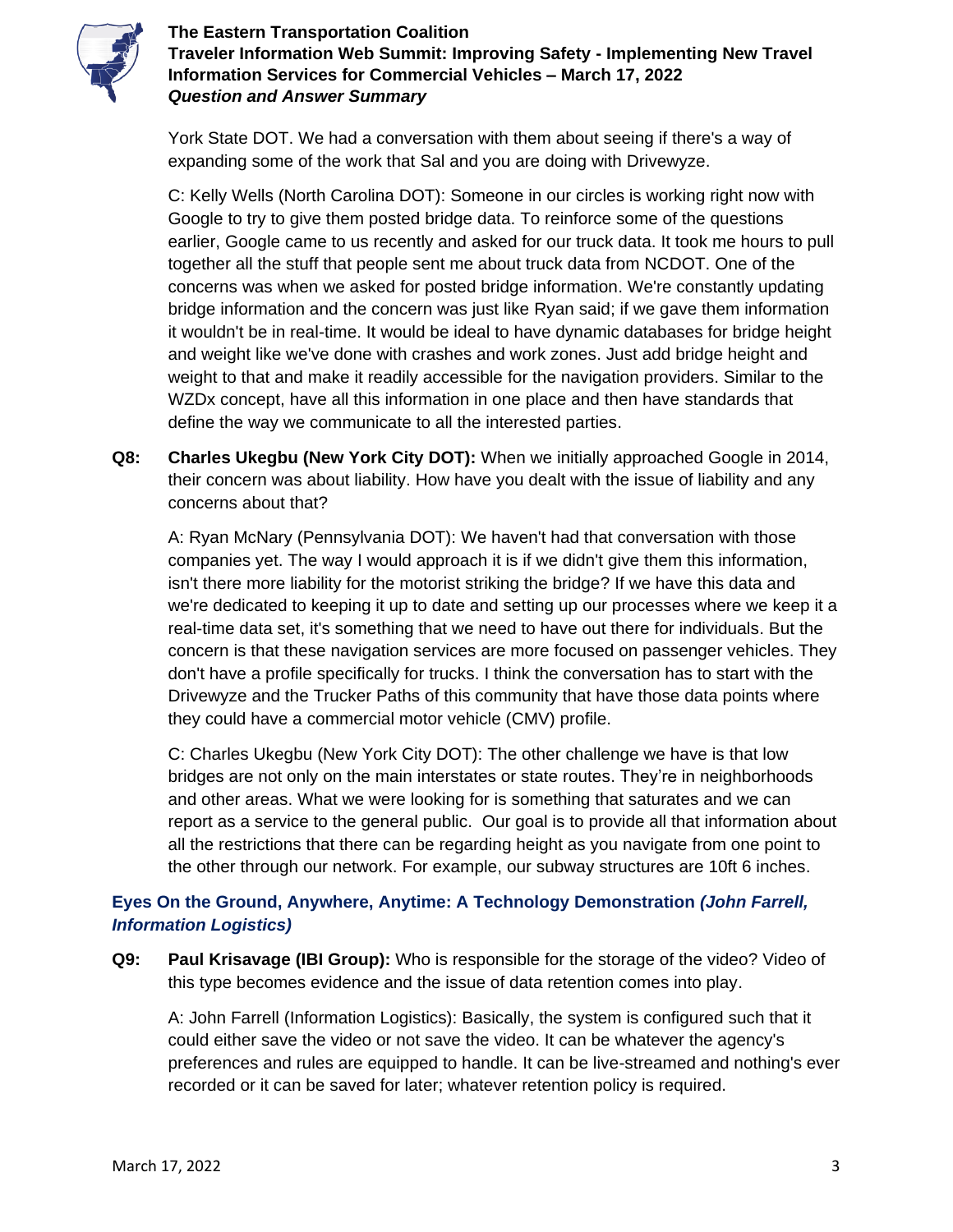

**Q10: Kelly Wells (North Carolina DOT):** Is this an a la carte product or do you have to have another Information Logistics system to purchase it?

A: John Farrell (Information Logistics): This is a standalone product.

Q: Kelly Wells (North Carolina DOT): What is the pricing structure?

A: John Farrell (Information Logistics): The way we have it set up right now is that there is a base fee per year that includes X amount of usage. If you use it more you would pay more but it's a pretty low base fee.

## **North Carolina Pilot: Using Drivewyze/INRIX for Commercial Vehicle Alerts** *(Kelly Wells, North Carolina DOT)*

**Q11: Ryan McNary (Pennsylvania DOT):** Have you gotten any feedback from people reaching out to your social media or email?

A: Kelly Wells (North Carolina DOT): We have not. I'd like to talk with the trucking association and ask them if they know about this and if they have heard back from their customers. Currently, I don't have a feedback loop for this.

**Q12: Sal Cowan (New Jersey DOT):** We have a good relationship with the New Jersey Motor Trucking Association. Before the launch of the Drivewyze platform here in New Jersey, we reached out to them (NJ Motor Trucking Association) and they spoke very highly of the coordination and products from Drivewyze as a safety initiative for their constituents. They were appreciative of the launch. I have not gotten any feedback from the Motor Trucking Association but we're doing our internal review of the data quality.

A: Kelly Wells (North Carolina DOT): We did that too when we first started getting the alerts. Something to think about - how are you going to evaluate the effectiveness?

C: Denise Markow (The Eastern Transportation Coalition): The effectiveness is hard to measure because it is a mobility measure. How many accidents did you prevent today by placing that message on the board, and somebody took a different route and avoided an accident? The data analysis is powerful.

A: Kelly Wells (North Carolina DOT): Since Drivewyze can measure both alerted and non-alerted trucks, we are able to do an of analysis slowdown behavior by trucks receiving the alerts versus those that do not have the alerts.

**Q13: Jonlee Anderle (National Highway Traffic Safety Administration):** A common occurrence in Wyoming is the mapping apps sending CMV drivers onto impassable secondary roads when the interstate was closed due to weather. Has anyone looked at this issue as part of this overall strategy?

A: Kelly Wells (North Carolina DOT): When we started to look at how to work in traveler information, we quickly recognized that Google, Apple, and Waze are not meant for trucks. Google's come to us and said we're thinking about if it's feasible to do trucks. The other side of the coin is figuring out what truckers are using. To me, this is still an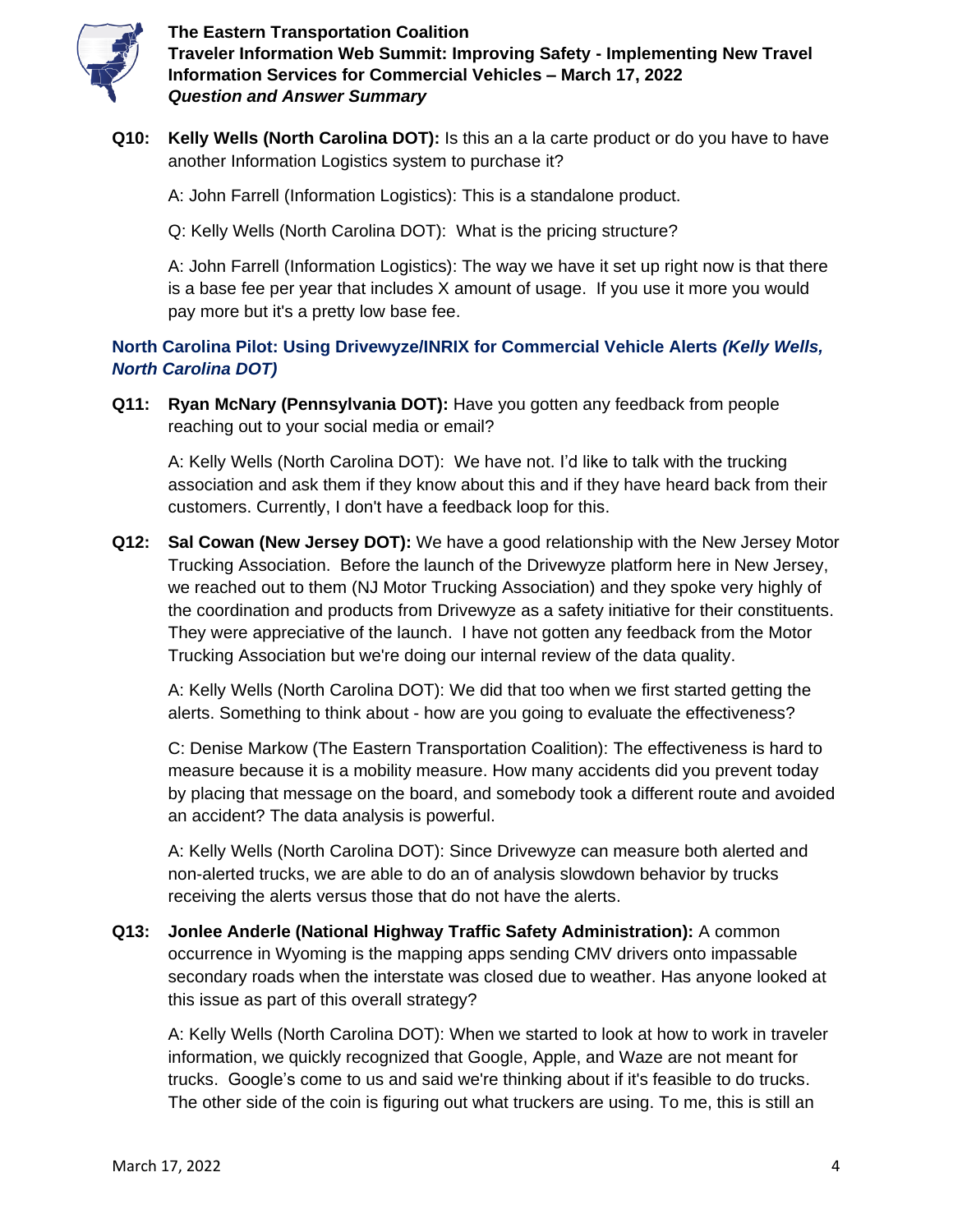

unanswered question. I know how to get information to Google, Apple, and Waze but I don't exactly know what trucks use for navigation. I have a list of ELDs that I keep. Many of you have seen my other table for navigation providers. I'm trying to create a parallel table for trucks. If someone says my Trimble, Trucker Path, or ProMiles isn't right, I obtain a list of contacts in those companies. But the ecosystem of truck navigation is not well understood. There's hardware that you buy and then there's software that you buy. I think an interesting matter for someone to take on is understanding truck navigation better.

C: Marygrace Parker (The Eastern Transportation Coalition): It's great to think about getting things into ELDs and other platforms. But when we start to think about who our truck driving community is there's a sense that there are these companies that have somebody sitting in a dispatch center. But that's not true for smaller carriers. One of the things that Drivewyze has done is think about the idea that I can download an app and it doesn't matter if I'm an owner-operator or the most sophisticated trucking company out there. When we think about this it's that idea of who is that community. I have some ideas about looking at some online trucker publications. Maybe we can enlist them to help us with some feedback on these products.

**Q14: Mark Eastburn (Delaware DOT):** Did you say it was \$50,000 for a year? We are in Delaware and were given a quote of \$100K from Drivewyze.

Kelly Wells (North Carolina DOT): \$250,000 per year for 500 centerline miles of Interstate in North Carolina.

**Q15: Chester Osborne (Massachusetts DOT):** I want to make sure I understand the pricing model. DOT pays for INRIX data, DOT pays for this Drivewyze feature to "push" to commercial vehicles. Do drivers need to pay for their interface as well as the data for the notifications? What does it cost the driver?

A: Kelly Wells (North Carolina DOT): It's a turnkey solution from the North Carolina DOT side. INRIX & Drivewyze work together to make the alerts for the \$250k that NCDOT pays.

C: Marygrace Parker (The Eastern Transportation Coalition): The great thing about what Drivewzye has done is they make the app free to drivers as Marc said- any driver can download it. They don't have to pay Drivewyze, or be in their e-screening subscribed program - if you are anyone from an independent driver to a small company to someone who drives for a big company like JB Hunt, you can get this information. I think there is a great opportunity as more states bring this on to get to the industry publications (and particular ones where the independent drivers go to/read) to show what this is, that it is out there for them.